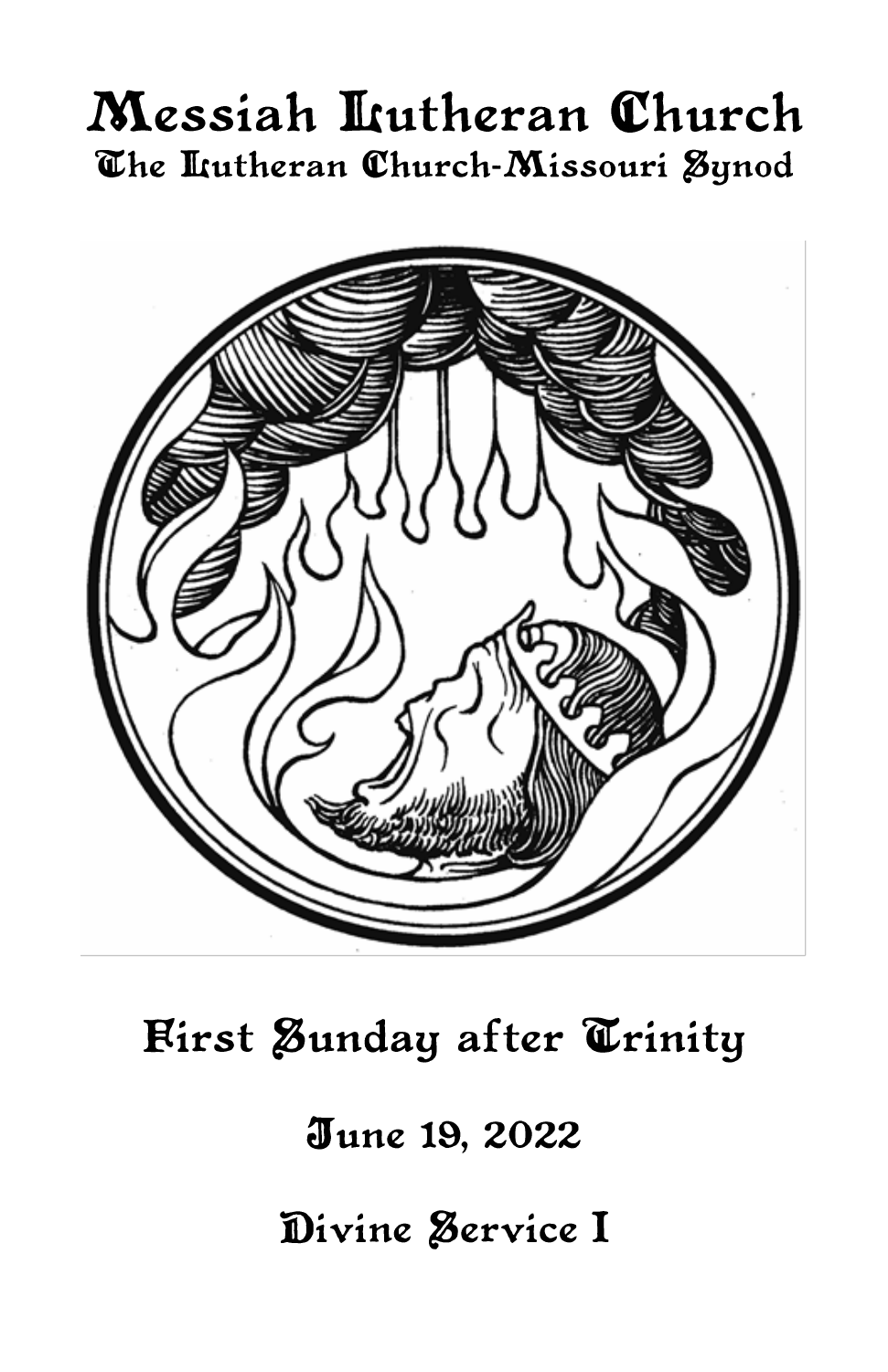## **Messiah Lutheran Church**

Rev. James A. Roemke, Pastor 2026 22nd Ave. Kenosha, WI 53140 Church Office: 262-551-8182 Pastor's Cell: 262-455-0255 Website: [www.messiahkenosha.org](http://www.messiahkenosha.org/) Calendar: <https://tinyurl.com/calendarmlc> Church Email: [secretary@messiahkenosha.org](https://d.docs.live.net/fdeed90a8019e9e6/Documents/2019%20PDF%20Bulletins/secretary@messiahkenosha.org) Pastor's Email: [pastorroemke@yahoo.com](mailto:pastorroemke@yahoo.com)

**VISITORS WELCOME!** A special welcome to any visitors and guests who are with us today. Please sign the guestbook near the front door and introduce yourself to the pastor after the service. We pray that the hearing and receiving of the Word of God in our midst will be filled with joy and thanksgiving!

**HOLY COMMUNION** is celebrated every Sunday and on Feast Days. Visiting communicant members of the Lutheran Church—Missouri Synod are invited to commune today. All other visitors are asked to speak with the pastor before coming to the altar. If there is time before the service, introduce yourself to the pastor or an elder. Other visitors are invited to use this time for prayer. If you desire information about attending communion, you are encouraged to visit with the pastor after the service today.

**PRAYERS OF PREPARATION** are found in the cover of the hymnals. Take some time before the service begins in quiet preparation and prayer. **Please turn off and put away all electronic devices during the service.**

**+SERVING TODAY+ Elder:** Mike Martin **Ushers:** Brent Jiter & Garett Koch **Greeter:** Gail Kulbacki **Organist:** Monica Scholz **Altar Guild:** Kathy Capriotti & Tamara Weathersby **Altar Flowers:** Today's altar flowers are provided by Sandra Babel.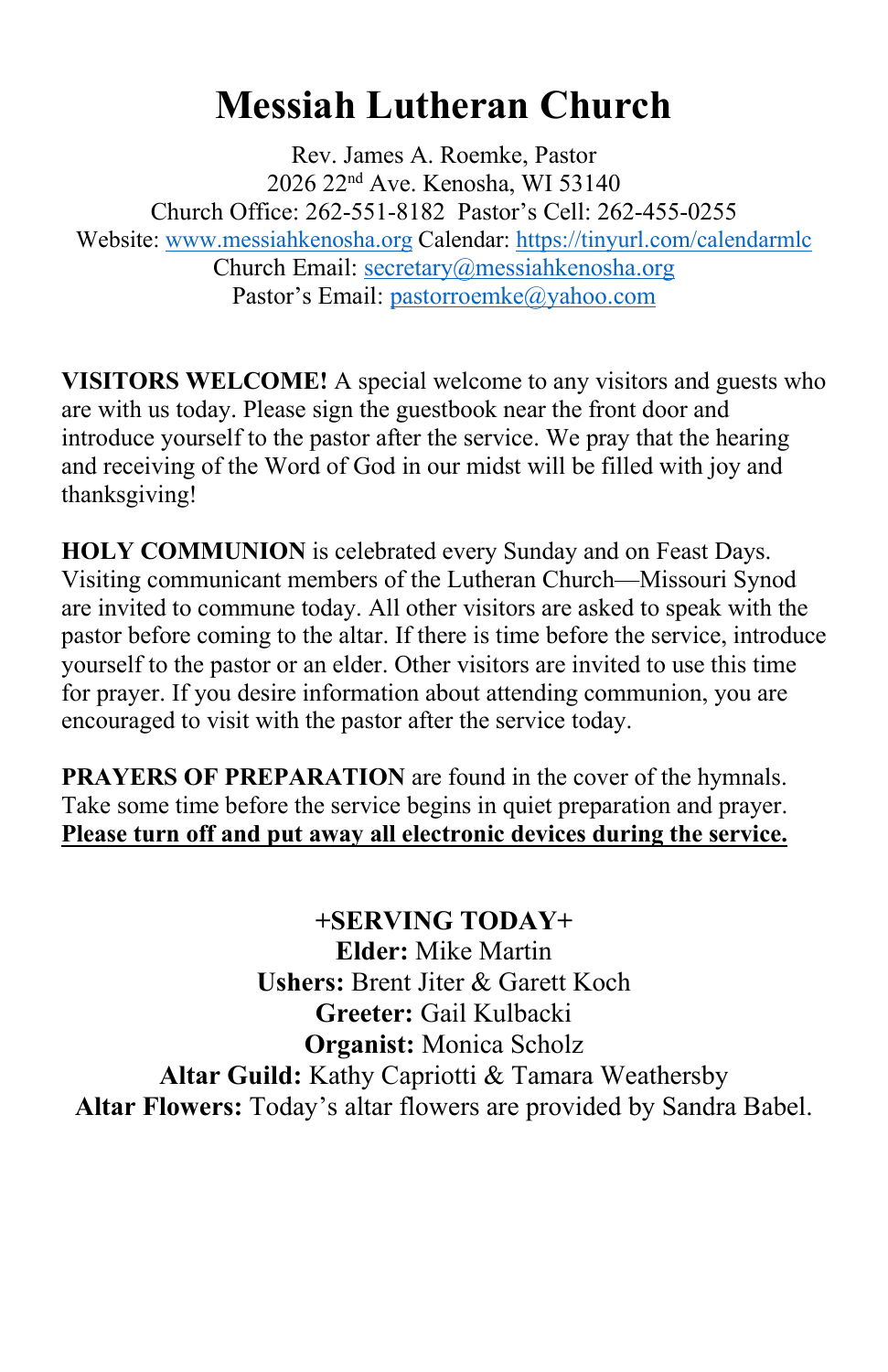### **Our Father, by Whose Name** *LSB 863*

### **Confession and Absolution** *p151*

### **+SERVICE OF THE WORD+**

**Introit** *Ps. 13:1– 4; antiphon: Ps. 13:5–6*



[O Lord,] I have trusted in your | steadfast love;\* my heart shall rejoice in your sal- | vation. I will sing | to the LORD,\* because he has dealt bountifully | with me. **How long, O LORD? Will you forget me for- | ever?\* How long will you hide your | face from me?** How long must I take counsel in my soul and have sorrow in my heart | all the day?\* How long shall my enemy be exalted | over me? **Consider and answer me, O | LORD my God;\* light up my eyes, lest I sleep the | sleep of death,** lest my enemy say, "I have prevailed | over him,"\* lest my foes rejoice because I am | shaken. **Glory be to the Father and** | **to the Son**\*  **and to the Holy** | **Spirit; as it was in the be-** | **ginning,**\*  **is now, and will be forever.** | **Amen.** [O Lord,] I have trusted in your | steadfast love;\* my heart shall rejoice in your sal- | vation. I will sing | to the LORD,\*

because he has dealt bountifully | with me.

| <b>Kyrie</b>                             | p152 |
|------------------------------------------|------|
| <b>Gloria in Excelsis</b>                | p/54 |
| <b>Salutation and Collect of the Day</b> | p/56 |

O God, the strength of all who trust in You, mercifully accept our prayers; and because through the weakness of our mortal nature we can do no good thing, grant us Your grace to keep Your commandments that we may please You in both will and deed; through Jesus Christ, our Lord, who lives and reigns with You and the Holy Spirit, one God, now and forever.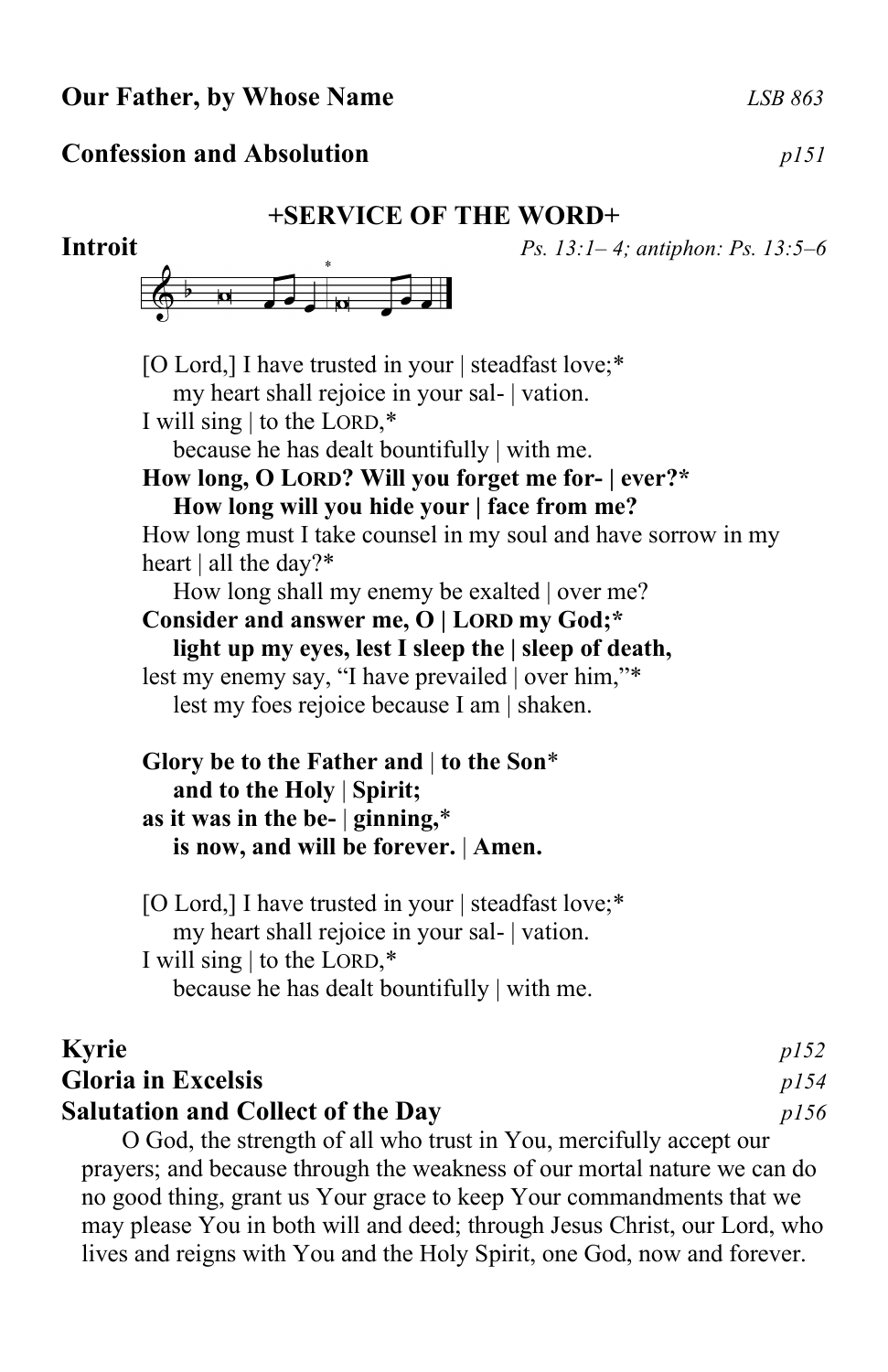### **Old Testament Reading** *Genesis 15:1–6*

<sup>1</sup>After these things the word of the LORD came to Abram in a vision: "Fear not, Abram, I am your shield; your reward shall be very great." <sup>2</sup>But Abram said, "O Lord GOD, what will you give me, for I continue childless, and the heir of my house is Eliezer of Damascus?" <sup>3</sup>And Abram said, "Behold, you have given me no offspring, and a member of my household will be my heir." <sup>4</sup>And behold, the word of the LORD came to him: "This man shall not be your heir; your very own son shall be your heir." <sup>5</sup>And he brought him outside and said, "Look toward heaven, and number the stars, if you are able to number them." Then he said to him, "So shall your offspring be." <sup>6</sup>And he believed the LORD, and he counted it to him as righteousness.



**I said, "O LORD, be gra- | cious to me;\* heal me, for I have sinned a- | gainst you!" Blessèd is the one who consid- | ers the poor!\* In the day of trouble the LORD de- | livers him.**

**Epistle** *1 John 4:16–21*

<sup>16</sup>So we have come to know and to believe the love that God has for us. God is love, and whoever abides in love abides in God, and God abides in him. <sup>17</sup>By this is love perfected with us, so that we may have confidence for the day of judgment, because as he is so also are we in this world.  $18$ There is no fear in love, but perfect love casts out fear. For fear has to do with punishment, and whoever fears has not been perfected in love. <sup>19</sup>We love because he first loved us. <sup>20</sup>If anyone says, "I love God," and hates his brother, he is a liar; for he who does not love his brother whom he has seen cannot love God whom he has not seen.  $21$ And this commandment we have from him: whoever loves God must also love his brother.

### *Stand*

## **Alleluia and Verse** *p156* **Holy Gospel** *Luke 16:19–31*

 $19$ [Jesus said:] "There was a rich man who was clothed in purple and fine linen and who feasted sumptuously every day.  $^{20}$ And at his gate was laid a poor man named Lazarus, covered with sores, <sup>21</sup>who desired to be

**Gradual** *Ps. 41:4, 1*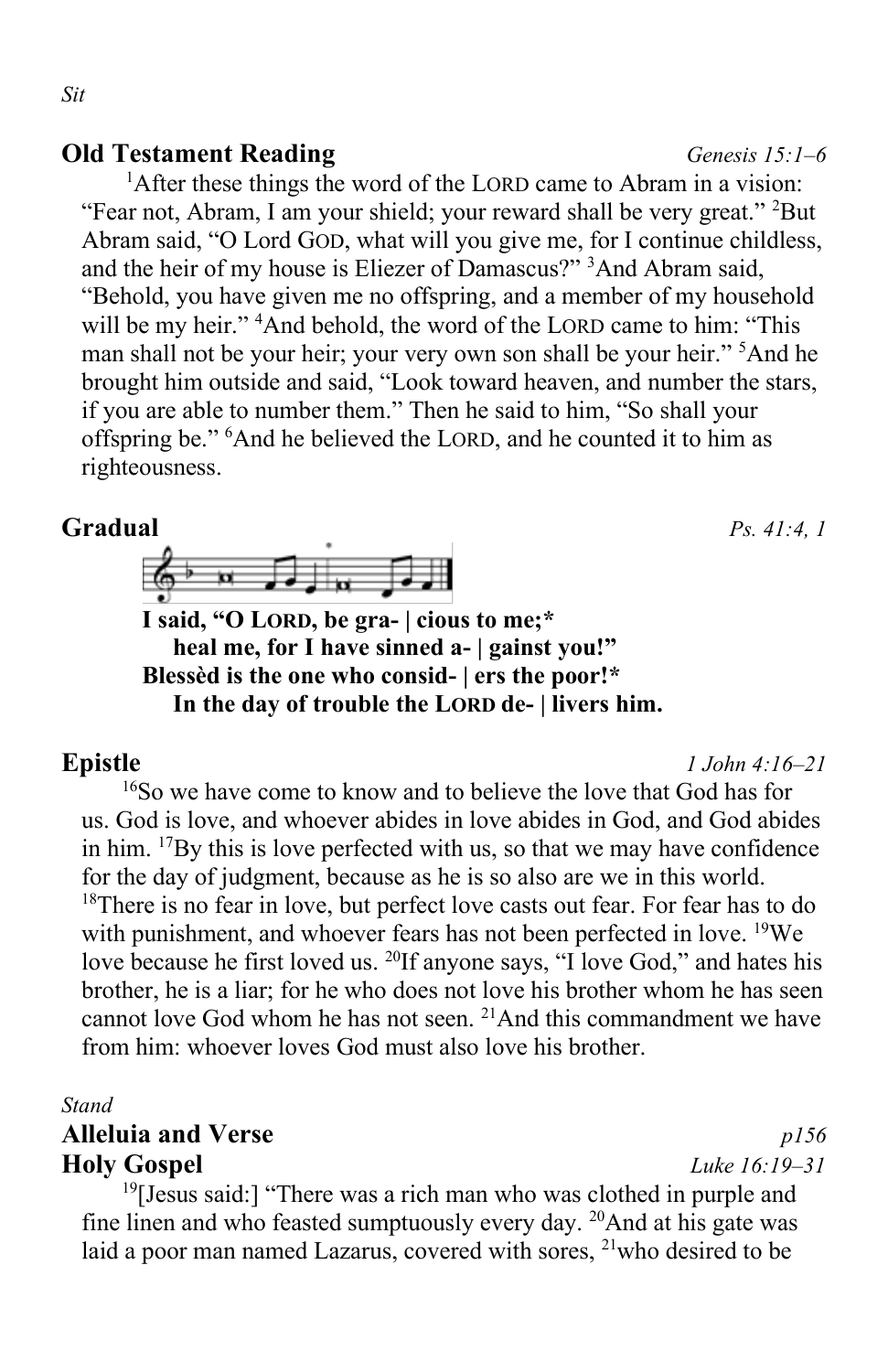fed with what fell from the rich man's table. Moreover, even the dogs came and licked his sores. <sup>22</sup>The poor man died and was carried by the angels to Abraham's side. The rich man also died and was buried,  $^{23}$  and in Hades, being in torment, he lifted up his eyes and saw Abraham far off and Lazarus at his side. <sup>24</sup>And he called out, 'Father Abraham, have mercy on me, and send Lazarus to dip the end of his finger in water and cool my tongue, for I am in anguish in this flame.' <sup>25</sup>But Abraham said, 'Child, remember that you in your lifetime received your good things, and Lazarus in like manner bad things; but now he is comforted here, and you are in anguish. <sup>26</sup>And besides all this, between us and you a great chasm has been fixed, in order that those who would pass from here to you may not be able, and none may cross from there to us.' <sup>27</sup>And he said, 'Then I beg you, father, to send him to my father's house— <sup>28</sup>for I have five brothers —so that he may warn them, lest they also come into this place of torment.'  $^{29}$ But Abraham said, 'They have Moses and the Prophets; let them hear them.' <sup>30</sup>And he said, 'No, father Abraham, but if someone goes to them from the dead, they will repent.' <sup>31</sup>He said to him, 'If they do not hear Moses and the Prophets, neither will they be convinced if someone should rise from the dead.'"

*Sit*

| To God the Holy Spirit Let Us Pray | LSB 768 |
|------------------------------------|---------|
| Sermon                             |         |
| Stand                              |         |
| <b>Nicene Creed</b>                | p158    |
| <b>Prayer of the Church</b>        |         |
| <b>Offertory</b>                   | p159    |
| Sit                                |         |
| +SERVICE OF THE SACRAMENT+         |         |
| Stand                              |         |
| <b>Preface</b>                     | p160    |
| <b>Sanctus</b>                     | p161    |
| <b>Prayer of Thanksgiving</b>      |         |
| <b>Lord's Prayer</b>               | p162    |
| The Words of Our Lord              |         |
| <b>Pax Domini</b>                  | p163    |
| <b>Agnus Dei</b>                   |         |
| Sit                                |         |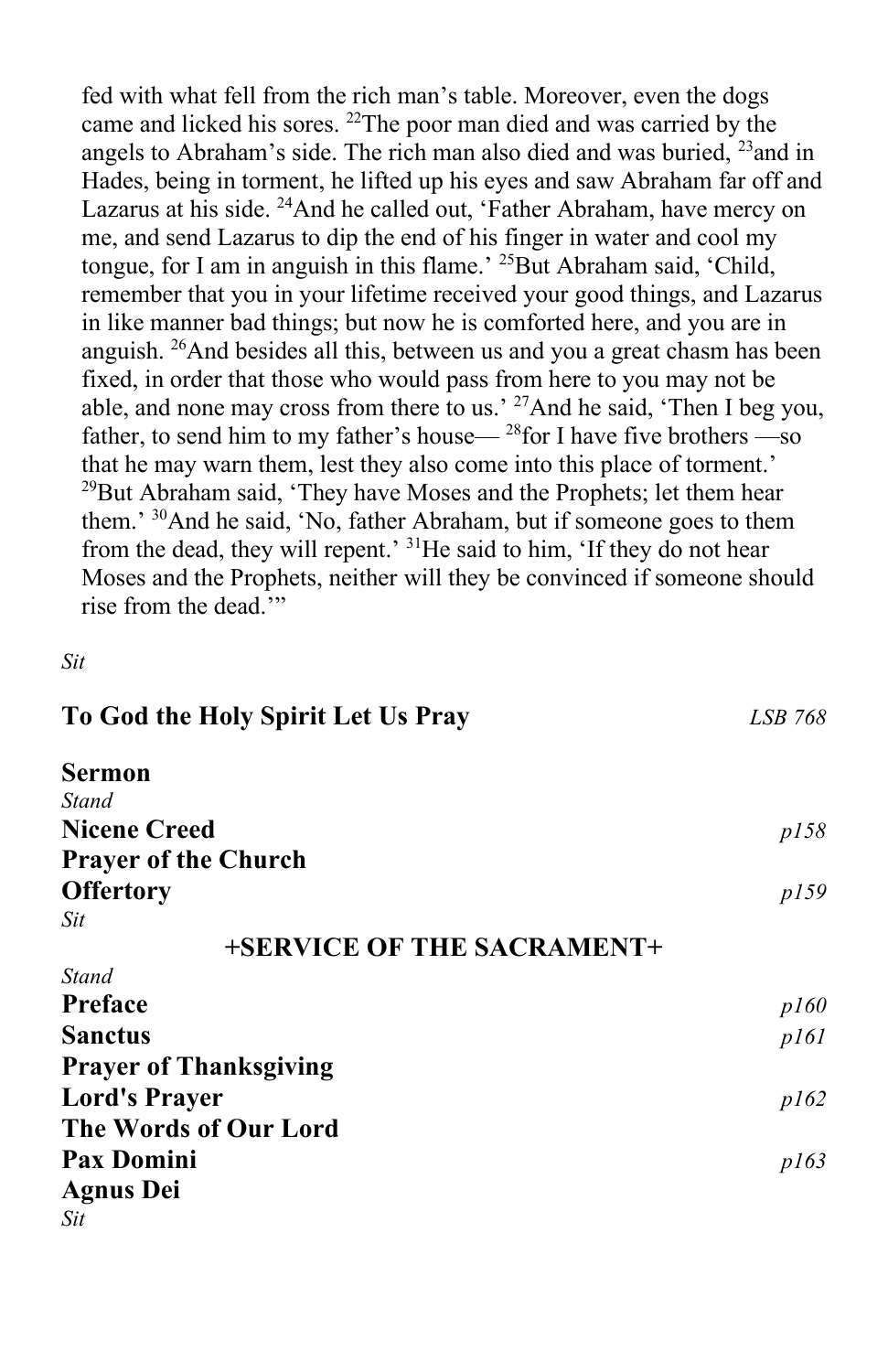| Distribution                             |         |
|------------------------------------------|---------|
| <b>Amazing Grace</b>                     | LSB 744 |
| <b>Lord Jesus Christ, We Humbly Pray</b> | LSB 623 |
| <b>Sing Praise to the God of Israel</b>  | LSB 936 |
| Lord, Thee I Love with All My Heart      | LSB 708 |
| <b>Stand</b>                             |         |
| <b>Nunc Dimittis</b>                     | p165    |
| <b>Post-Communion Collect</b>            | p166    |
| <b>Benediction</b>                       |         |
| Sing with All the Saints in Glory        | LSB 671 |

## $\mathbf{WDMA}$

Verbum Domini Manet in Aeternum The Word of the Hord endures forever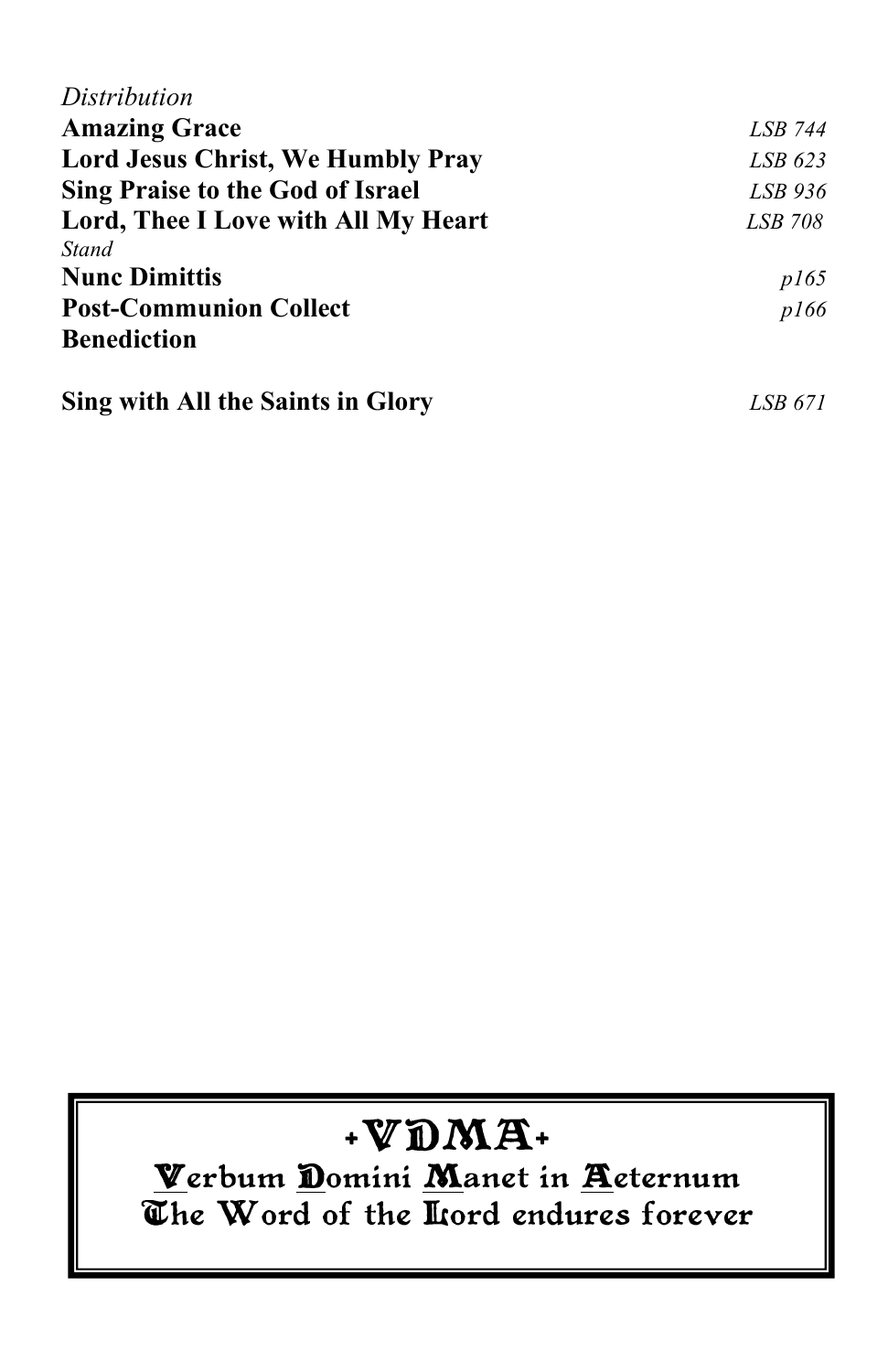### **+PRAYER LIST+**

- Those who serve in our armed forces: Rick Zuehls, Rev. Lynn Christensen, Rianon Padro, and for veterans.
- **EXECUTE:** The Kroll family, as they mourn.
- For all those suffering from illnesses or other trials, including: David Kristopeit (brother-in-law of Linda Polcin), Herb Knautz (relative of Angela Pynaker), Rylie Snodgrass, Hannah Basquez (granddaughter of Jim & Kathy Vescova), Vern and Judy Stern (relatives of Jane Gundlach), Nancy Davenport (aunt of Cara Zietz), David Scholz (brother of Ted Scholz), Mark Jagow (cousin of Ted Scholz), Jen Bertz, Henry Buehrens, Ashley & Abriana (friends of Sandra Babel), Bob Gentz (friend of Anita Brothers), Jerry Pynaker, Nancy Hilliard, and Tammy Barnhart.

### **+ANNOUNCEMENTS FOR THE WEEK OF JUNE 19 th+**

- **FRAN KROLL:** The visitation for Fran Kroll will be Tuesday at Messiah from 10 am to 11 am. The memorial service will be at 11 am with a luncheon following.
- **THANK YOU:** To our dearly beloved family at Messiah! Thank you for your generosity, encouragement, and love on my 15<sup>th</sup> ordination anniversary! Words fail to fully express my gratitude and love for you all. You make my labor among you a joy and each of you is a blessing to my family. ~Pastor Roemke

### **+CONTRIBUTIONS+**

| Budgeted Lord's Work Needed Weekly: | \$4,653  |
|-------------------------------------|----------|
| Lord's Work Received week of 6/12:  | 4.519    |
| Difference Received vs. Needed:     | -134     |
| Difference Received vs. Needed YTD: | $+3.111$ |
| Mortgage Balance as of 3/3/2022:    | 53,283   |

### **ATTENDANCE 6/12:** 129

### **BIRTHDAYS BAPTISM BIRTHDAYS**

- 6/23 Deleen Nehls 6/19 Ted Scholz
- 6/24 Dennis Helmke 6/20 Eva Roemke
- 6/25 Kate Mansfield 6/22 Cody Weathersby
	- Owen Mansfield

## **ANNIVERSARIES**

6/22 John & Pat Tomsheck (54 years)